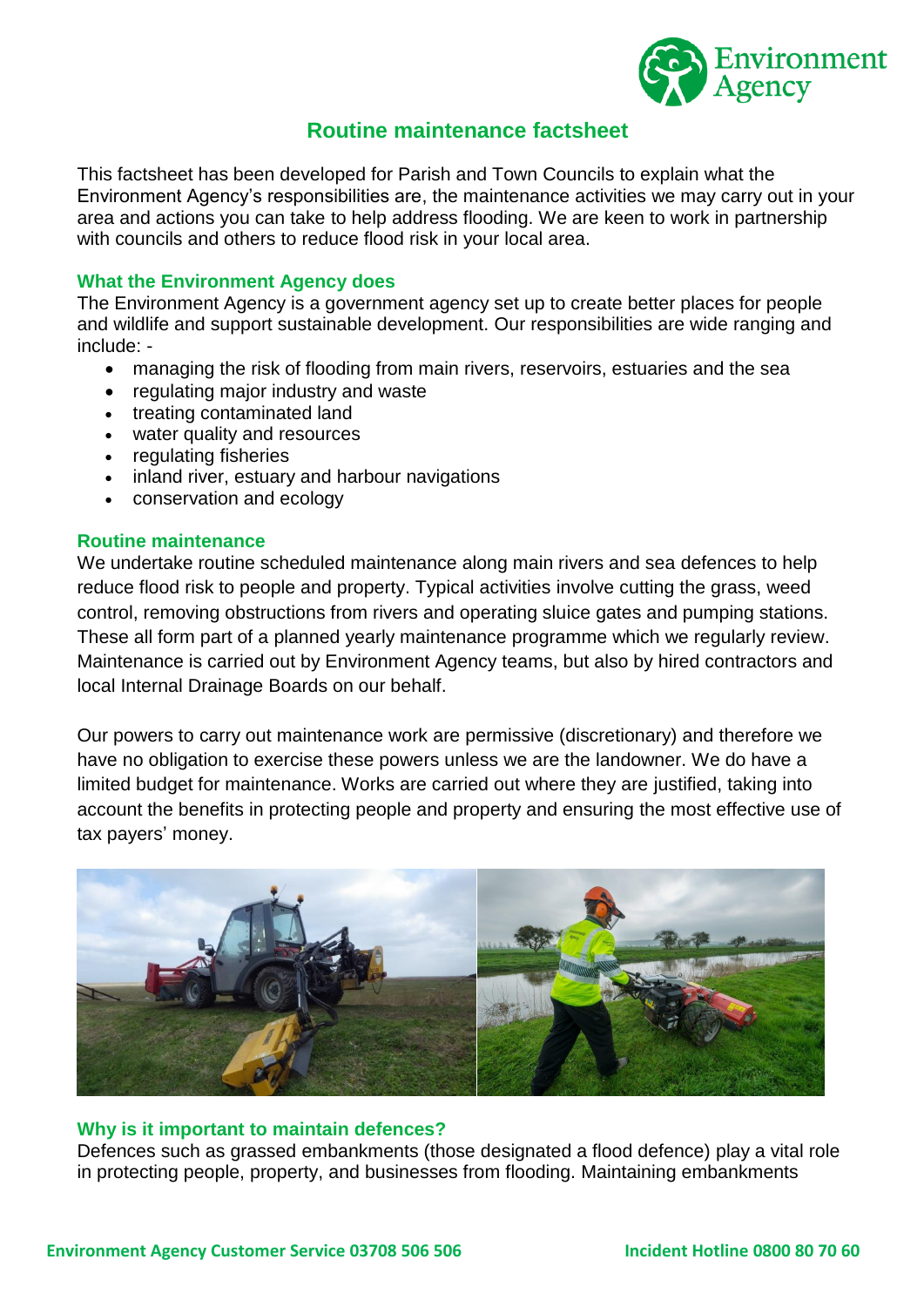regularly helps ensure the integrity of the banks is not



compromised, which reduces flood risk. Maintaining continuous grass cover on an embankment helps protect and bind it, providing a more resilient surface.

We do cut back vegetation on embankments in order to inspect flood defences fully and identify early signs of damage. We also remove vegetation and obstructions from within river channels which helps the water to flow naturally.

We also carry out works to control invasive species such as Japanese Knotweed if such species will increase flood risk or prevent our assets from operating effectively.

# **When are the best times to undertake maintenance?**

We carry out the majority of grass cutting on main rivers between August and September after the bird nesting season. We do carry out grass cutting at other times during the year to ensure safe access for our teams and machinery. On sea defences, we carry out regular grass cuts throughout the year. Over the winter months, we also remove and thin out woody vegetation (bushes, trees) from embankments to deter vermin and preserve good grass cover.

Our maintenance programmes are scrutinised by colleagues who are specialists in conservation and biodiversity. There is however a balance to be struck - while we do all we can to benefit wildlife, our primary objective when maintaining flood defences is to protect lives and livelihoods.

All maintenance operations will have some impact on the environment. We endeavor to select the most appropriate options to minimize the impact for each individual site.

# **Responsibilities of watercourse owners**

While we have a role to undertake maintenance, owners of watercourses also have a responsibility to undertake their own maintenance.



If a landowner owns the land on both sides of the watercourse, they are responsible for all maintenance.

Some guidance to explain the responsibilities of a riparian owner:

- Let water flow naturally without obstruction do not throw garden waste into a watercourse. Remove any blockages.
- Prevent pollution do not throw waste water or chemicals into the water.
- Protect wildlife living on the watercourse do not disturb birds and their nests.

We can support riparian owners with advice and guidance on their maintenance responsibilities. More information can be found on our website [www.gov.uk/guidance/owning-](http://www.gov.uk/guidance/owning-)